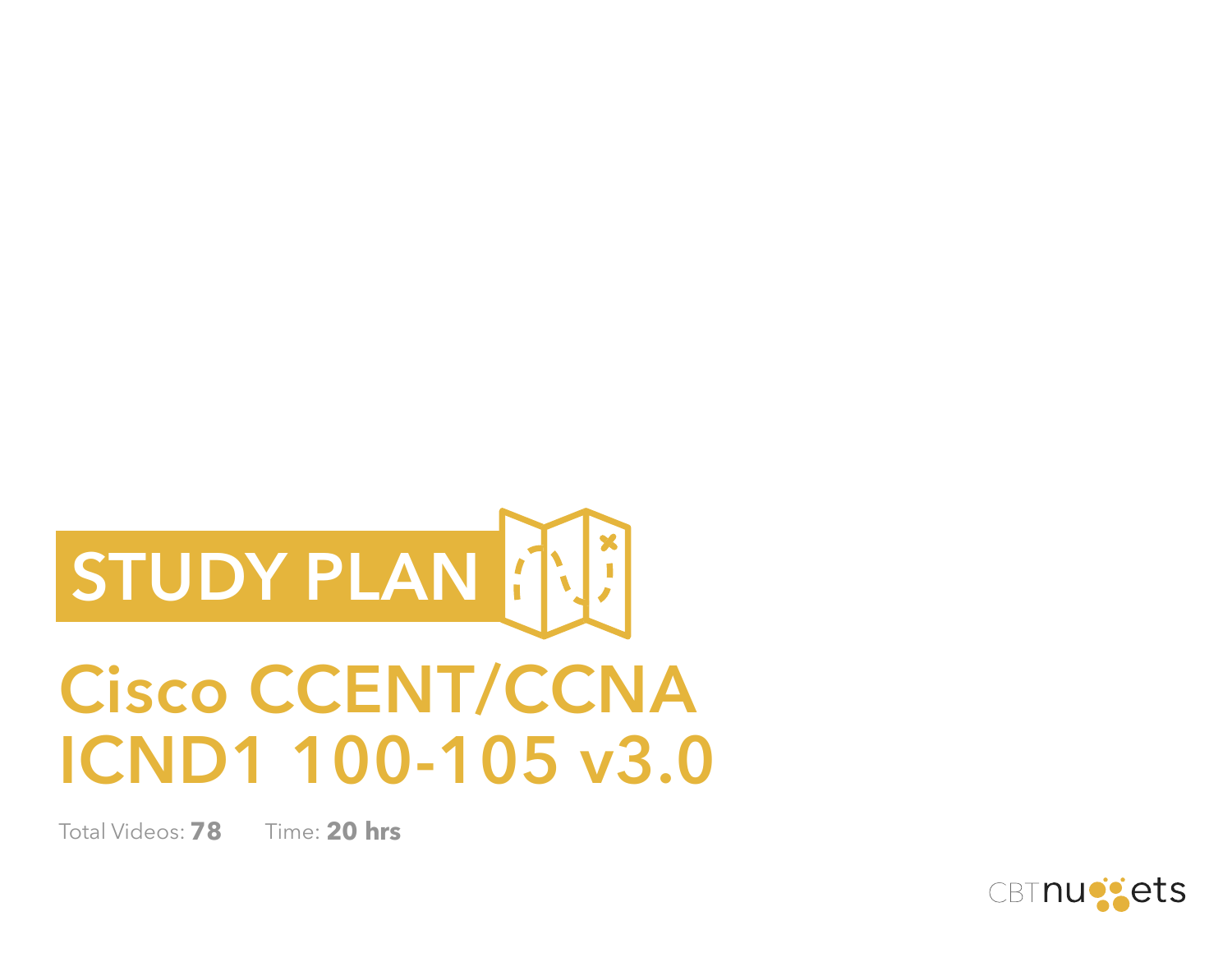#### **Cisco Certified Network Associate Security (CCNA Security)**

The [Cisco Certified Entry level Network Technician — Routing and Switching \(CCENT\)](http://www.cisco.com/c/en/us/training-events/training-certifications/certifications/entry/ccent.html) certification is, as the name implies, designed for entry-level IT networking professionals. It is the first step toward earning several Associate-level certifications from Cisco, the most popular of which is the [Cisco Certified Network Associate –](http://www.cisco.com/c/en/us/training-events/training-certifications/certifications/associate/ccna-routing-switching.html)  [Routing and Switching \(CCNA R&S\)](http://www.cisco.com/c/en/us/training-events/training-certifications/certifications/associate/ccna-routing-switching.html). The CCENT is made up of just one exam, which is covered by CBT Nuggets training:

#### • [Cisco CCENT/CCNA ICND1 100-105](http://www.cbtnuggets.com/it-training/cisco-ccna-icnd1-100-105)

The CCENT is designed to validate your skills for network support roles and ensures you have the knowledge, skills, and abilities to install, operate, and troubleshoot small enterprise branch networks. The CCENT includes topics such as the operation of IP data networks, LAN switching technologies, IPv6, IP routing technologies, IP services (DHCP, NAT, ACLs), network device security, and basic troubleshooting.

#### **Exam Details**

(free resource)

**Time allotted for exam:** 1.5 hours (90 minutes) **Number of questions:** 50-60 questions **Passing score:** Cisco does not publish the passing score for its exams. **Question types:** Multiple choice/single answer; Multiple choice/multiple answer; Drag and drop; Fill-in-the-blank; Simulation; Testlet; Simlet **Exam registration:** Pearson VUE **Exam cost:** \$150 (USD) \*Learn more about exam fees from Pearson VUE **Exam topics:** Interconnecting Cisco Networking Devices Part 1 (100-105)

#### **Roadmap to Success: CCNA**

Learn more about the CCNA certification from the CBT Nuggets blog. The [Roadmap to Success: CCNA R&S](https://blog.cbtnuggets.com/2015/06/roadmap-to-success-ccna-rs/) is part of a [series of blog posts](https://blog.cbtnuggets.com/category/roadmap-to-success/) designed to help learners better understand certification pathways, career opportunities associated with those certifications, and next steps beyond certification.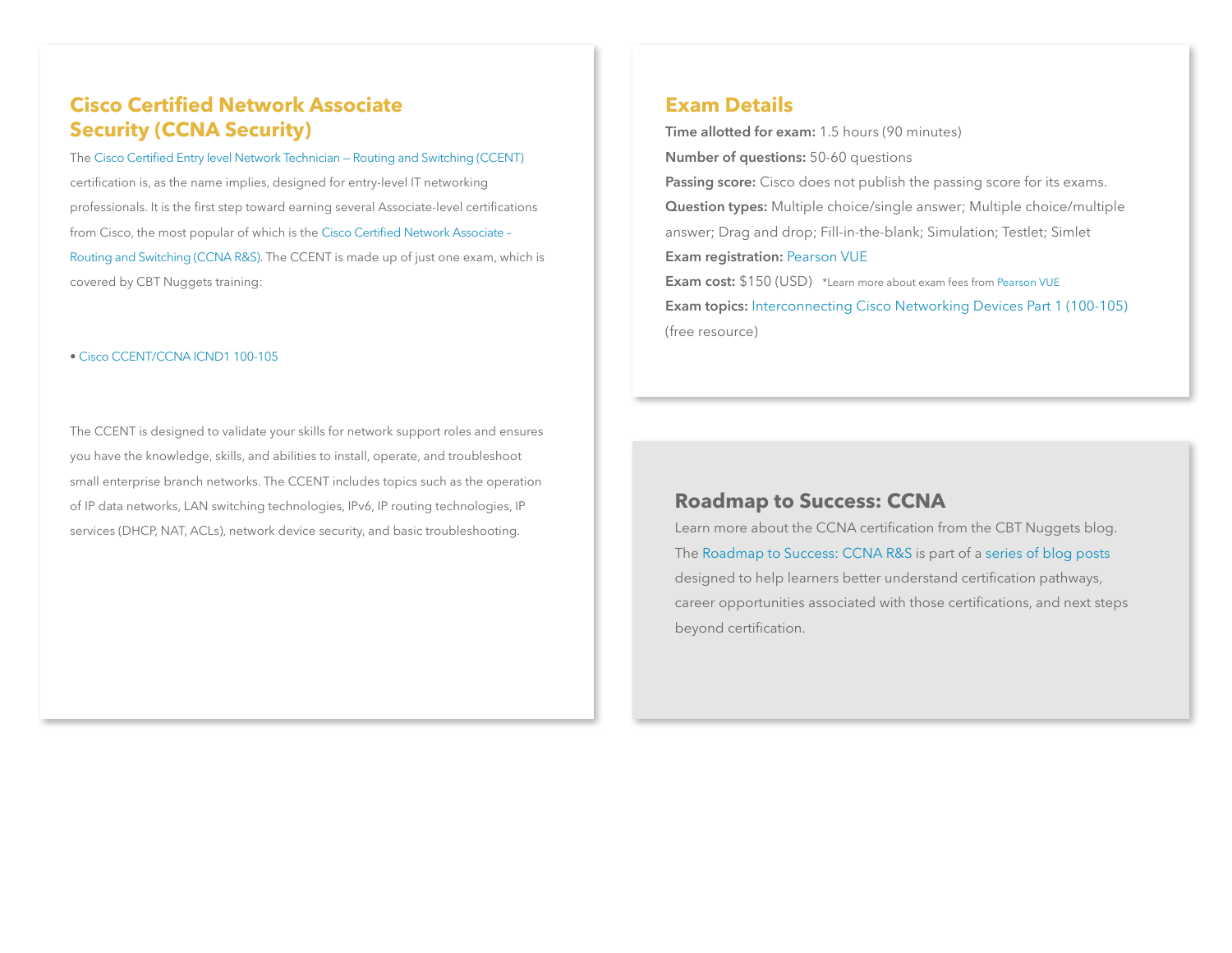**Learners use a great variety of strategies to attack their training. Here are some options you can choose from to get the most out of your training experience:**

Proceed through all CBT Nuggets video training on doublespeed to develop a strong overview of the material; Then proceed through all the training for a second time, taking good notes and focusing on deeper learning.

#### **OR**

Proceed through all CBT Nuggets video training, taking good notes and focusing on deep learning on the first pass; Then proceed back through all training a second time, using doublespeed when appropriate.

Supplement all video training with book study and practical application of knowledge.

Develop a virtual environment or home lab where skills can be practiced.

Use the embedded quiz questions throughout the course to help ensure you have a firm grasp of the material before moving on to the next video.

**[Learn more about how to get all you can](https://blog.cbtnuggets.com/2013/11/practice-exams-make-perfect/)  out of your practice exam experience from a quick video by Keith Barker**

#### **STUDY STRATEGIES PRACTICE EXAM STRATEGIES**

**CBT Nuggets offers practice exams as part of your subscription. You can take the practice exams as many times as you like! Here are some tips to help you take full advantage of this excellent resource:**

#### **PLAN TO TAKE THE PRACTICE EXAM 3 TIMES**

#### FIRST EXAM

Create a baseline against which you can measure your progress with future exams.

Identify areas of weakness in order to direct your training as you move forward.

#### SECOND EXAM

Measure your progress since your first practice exam! Ask yourself: Are you retaining the information and material you learned at the beginning of your training? Are there areas to which you should return now to ensure your understanding before moving forward?

The results from your second practice exam experience should help you identify areas where you may need to spend extra effort and energy in the training ahead.

#### THIRD EXAM

Measure your progress against your first two practice exams! Ask yourself: Are you scoring 90% by now? If so, you might be ready for the real thing!

Allow the results from your practice exam to direct your review ahead of your certification exam. Ask yourself: Are you retaining all the material? And are you understanding it well?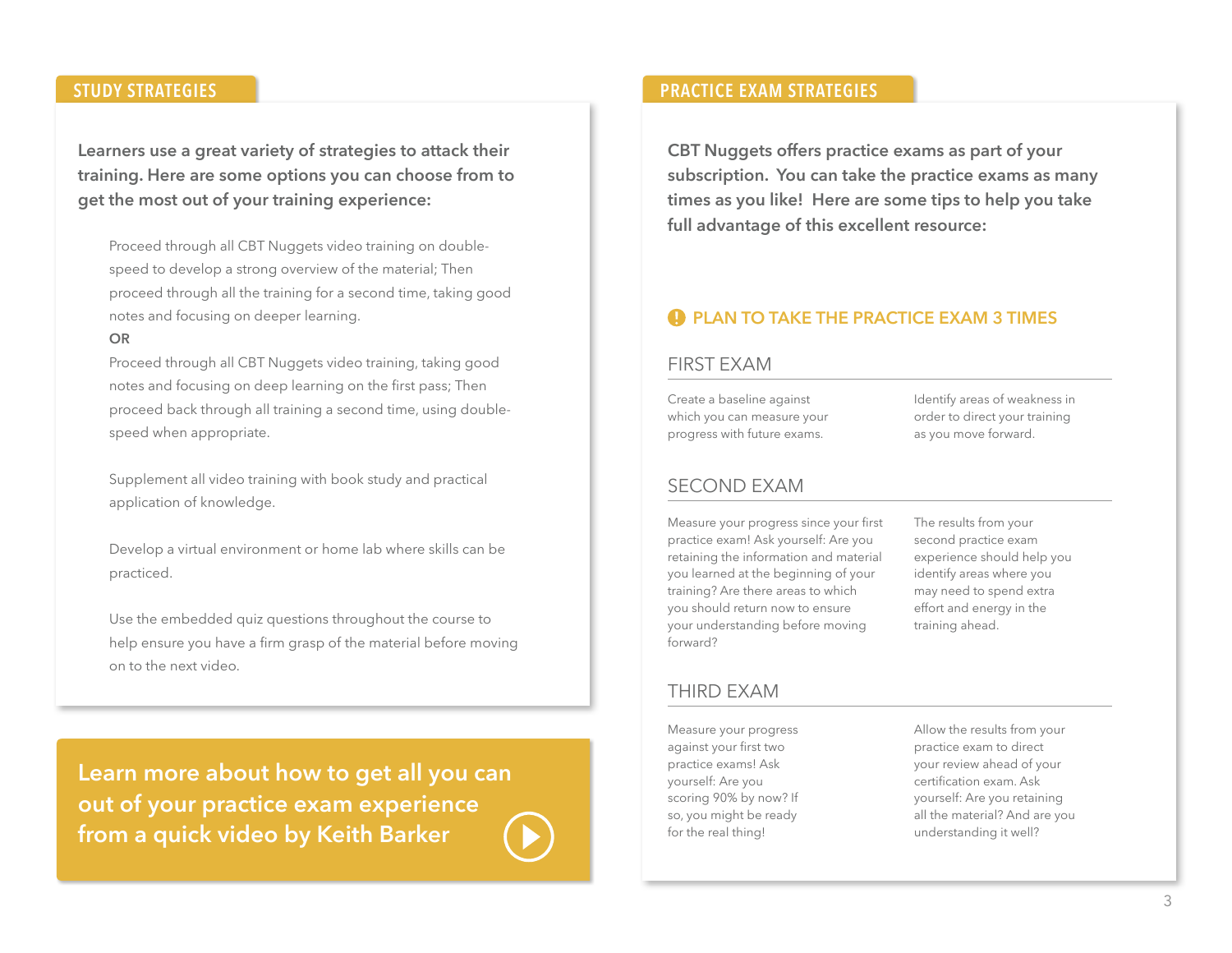

The Extra Mile section of your study plan challenges you to dig a little deeper with your training. The Extra Mile might be a textbook recommendation, supplemental materials downloads, or other resources to help you take your training to the next level. Nothing in the Extra

Mile is required, but it is here to help you learn.

### **Cisco CCENT/CCNA ICND1 100-105**

| $\frac{\text{K}}{\text{L}}$ | 1. Welcome to<br>ICND1!                                          | 2. Big Picture:<br>Network<br>Administration and<br>Engineering | 3. Big Picture:<br><b>Understanding Cisco</b><br>Certification | 4. Big Picture:<br>Building a Cisco Lab                                                                              | 5. Network<br>Fundamentals:<br>Switches and Routers | 6. Network<br>Fundamentals:<br>Wireless Access Points                                                                                                                                                                       | 7. Network<br><b>Fundamentals:</b><br>Firewall and IPS |
|-----------------------------|------------------------------------------------------------------|-----------------------------------------------------------------|----------------------------------------------------------------|----------------------------------------------------------------------------------------------------------------------|-----------------------------------------------------|-----------------------------------------------------------------------------------------------------------------------------------------------------------------------------------------------------------------------------|--------------------------------------------------------|
|                             | 8 min.                                                           | $11$ min.                                                       | $17$ min.                                                      | 14 min.                                                                                                              | 16 min.                                             | $11$ min.                                                                                                                                                                                                                   | 7 min.                                                 |
|                             | 8. Network<br>Fundamentals:<br>Speed, Data Size, and<br>Diagrams | 9. Network<br>Fundamentals:<br>Cabling - Tips and<br>Terms      | <b>EXTRA</b><br><b>MILE</b>                                    | Explore the Cisco<br>website to learn more<br>about the CCENT exam,<br>its requirements, and<br>available resources. |                                                     | Consider purchasing a textbook to supplement your training.<br><b>CCENT/CCNA ICND1 100-105 Official Cert Guide</b><br><b>CCENT ICND1 Study Guide: Exam 100-105</b><br>CCNA Routing and Switching Complete Study Guide: Exam |                                                        |
|                             | 18 min.                                                          | $15$ min.                                                       |                                                                |                                                                                                                      |                                                     |                                                                                                                                                                                                                             |                                                        |

**EXTRA MILE**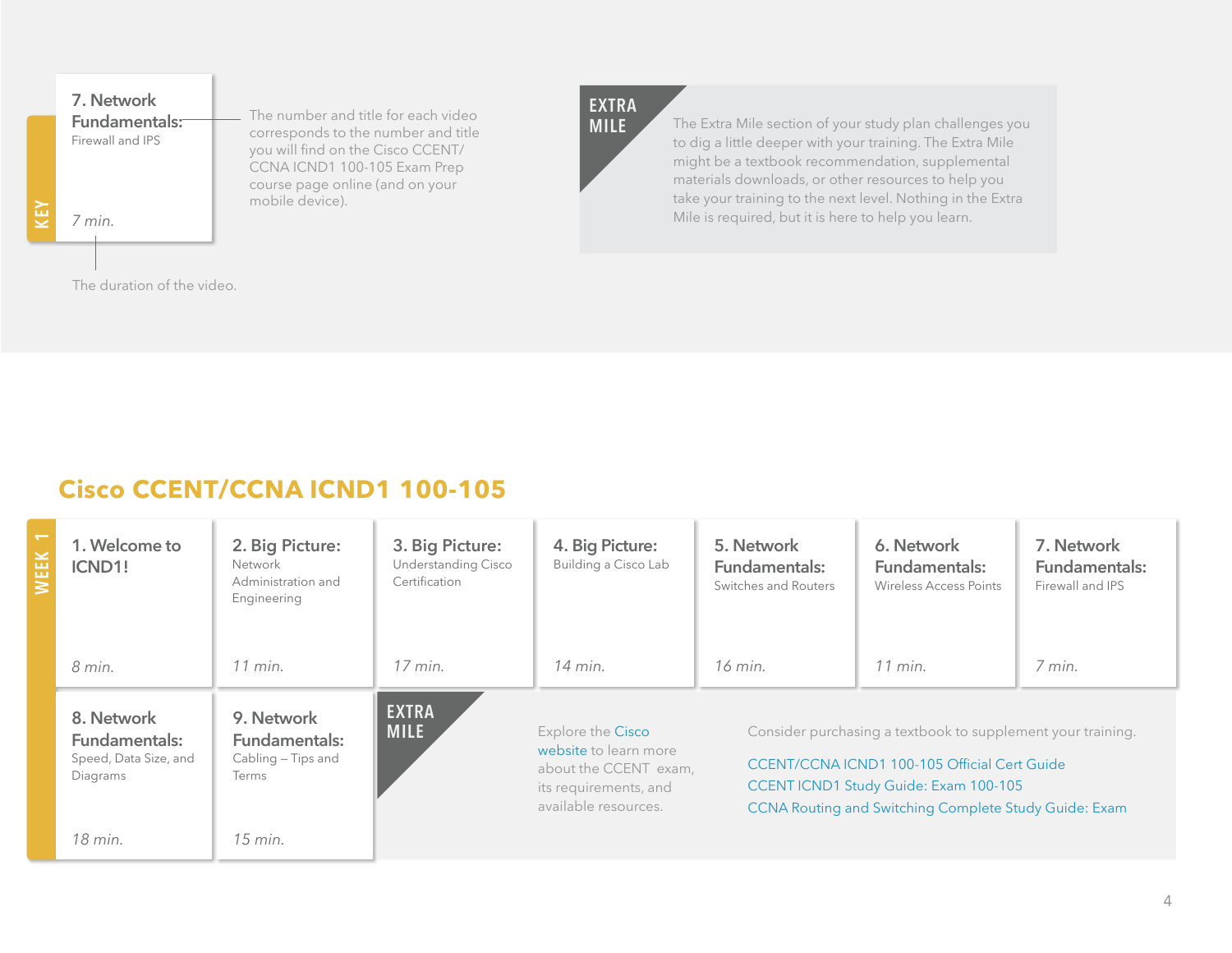| 띮 | 10. Network<br>Fundamentals:<br>Stars, Mesh, and<br>Hybrid | 11.1P<br>Fundamentals:<br>IP Communication<br>Types                              | $12.$ IP<br>Fundamentals:<br>Defining a Network<br>(Part 1) | 13.IP<br>Fundamentals:<br>Public and Private<br>Addressing (Part 2)                                                                         | $14.$ IP<br>Fundamentals:<br>Gluing IP<br>Communication<br>Together (Part 3) | $15.$ IP<br>Fundamentals:<br>IP Protocols and TCP                                                                                                                                                                                                                                                     | $16.$ IP<br>Fundamentals:<br>Completing the End-<br>to-End Story |
|---|------------------------------------------------------------|----------------------------------------------------------------------------------|-------------------------------------------------------------|---------------------------------------------------------------------------------------------------------------------------------------------|------------------------------------------------------------------------------|-------------------------------------------------------------------------------------------------------------------------------------------------------------------------------------------------------------------------------------------------------------------------------------------------------|------------------------------------------------------------------|
|   | 7 min.                                                     | $11$ min.                                                                        | 14 min.                                                     | $13$ min.                                                                                                                                   | 16 min.                                                                      | $17$ min.                                                                                                                                                                                                                                                                                             | 24 min.                                                          |
|   | 17.1P<br>Fundamentals:<br>Tools You Can't Live<br>Without  | <b>18. Core</b><br><b>Network</b><br>Models:<br>Cisco Three-Tier<br>Architecture | <b>EXTRA</b><br><b>MILE</b>                                 | Create flashcards to quiz<br>yourself on the content<br>from your training! Or, use<br>existing flashcard resources<br>such as quizlet.com! |                                                                              | Join the CBT Nuggets Learners Community on Slack! Join<br>other CBT Nuggets learners in a community where you<br>can post questions, share study resources, and connect<br>with IT experts from all over the world.<br>*Please allow 48 hours for your request to join the community to be processed. |                                                                  |
|   | 15 min.                                                    | 16 min.                                                                          |                                                             |                                                                                                                                             |                                                                              |                                                                                                                                                                                                                                                                                                       |                                                                  |

| $\infty$<br>폂 | 19. Cisco<br><b>Network</b><br>Models:<br>Introduction to OSI<br>("Speaking OSI")<br>7 min.                | 20. Cisco<br><b>Network</b><br>Models:<br>Practical OSI<br>Communication<br>18 min. | 21. Cisco<br><b>Network</b><br>Models:<br>The TCP/IP Model<br>$3$ min. | 22. Cisco<br><b>Network</b><br>Models:<br>Encapsulation,<br>Frame Format, and<br>Wireshark<br>$12$ min.                                                                                                                                          | 23. IOS<br>Fundamentals:<br>Defining the Purpose<br>of IOS<br>$12$ min.                | 24. IOS<br><b>Fundamentals:</b><br>Enabling a Console<br>Port Connection<br>$10$ min. | 25. IOS<br><b>Fundamentals:</b><br>IOS Modes and<br>Navigation<br>$17$ min.                                                                                                  |
|---------------|------------------------------------------------------------------------------------------------------------|-------------------------------------------------------------------------------------|------------------------------------------------------------------------|--------------------------------------------------------------------------------------------------------------------------------------------------------------------------------------------------------------------------------------------------|----------------------------------------------------------------------------------------|---------------------------------------------------------------------------------------|------------------------------------------------------------------------------------------------------------------------------------------------------------------------------|
|               | 26. IOS<br>Fundamentals:<br><b>Context Sensitive</b><br>Help and Keyboard<br><b>Shortcuts</b><br>$14$ min. | <b>27. IOS</b><br>Fundamentals:<br>IOS Navigation Lab<br>$2$ min.                   | <b>EXTRA</b><br><b>MILE</b>                                            | Take the Practice Exams! Use the results to drive your<br>review and practice ahead of your certification exam*.<br>Transcender Cisco Cert-100-105<br>exam. This helps you assess how well you are retaining the material you've learned so far! | *Keep in mind that you've not completed the training yet so you probably won't ace the |                                                                                       | Learn while you play!<br>Explore the games available<br>on the Cisco Learning<br>Network that are designed<br>to help you learn to master<br>critical skills for your CCENT. |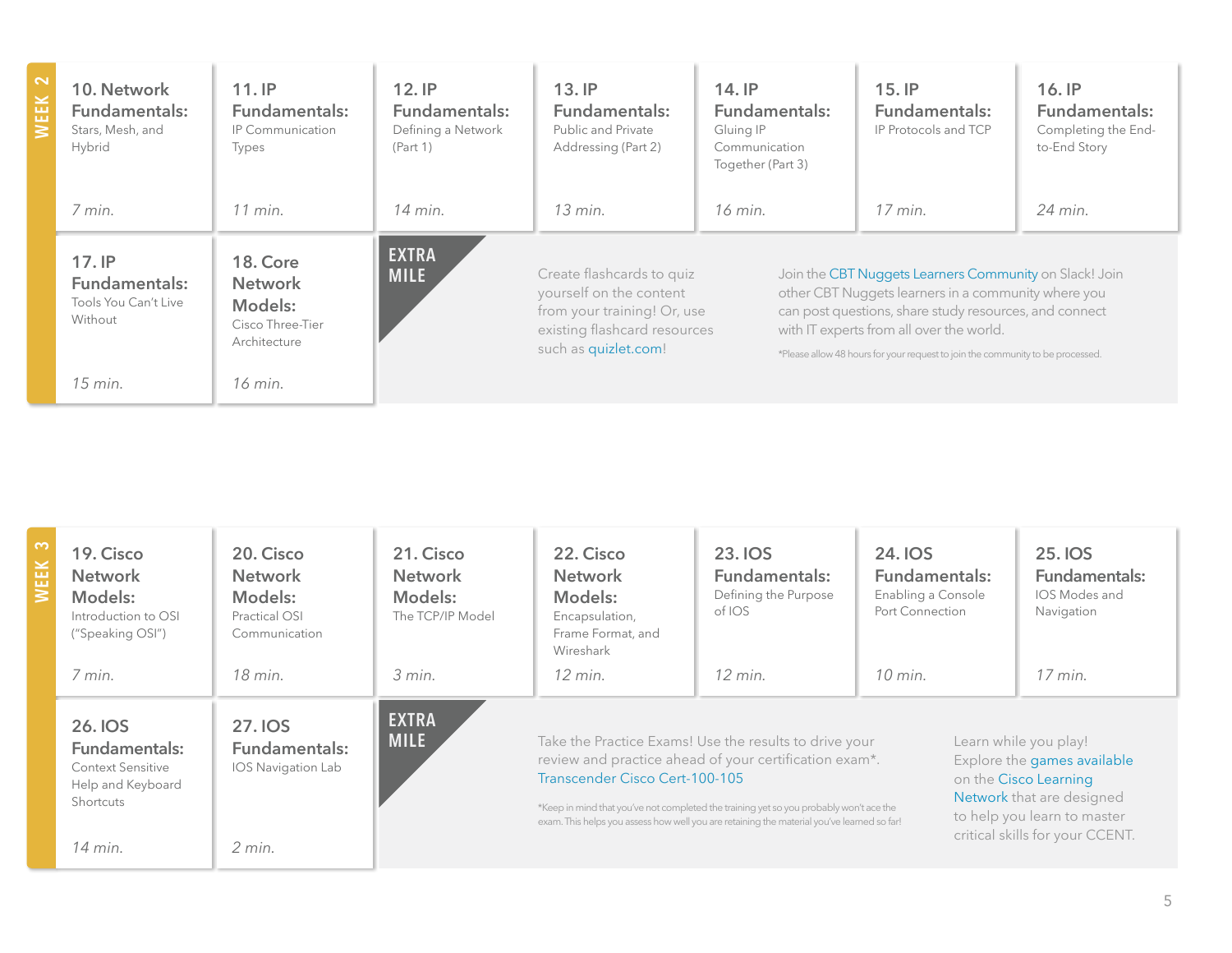| 51<br>띲 | <b>28. IOS</b><br>Fundamentals:<br>The File System of<br>Cisco IOS   | <b>29. IOS</b><br>Fundamentals:<br>Configuration<br>Management      | 30. IOS<br>Fundamentals:<br>The Best Base<br>Configuration Ever | 31. IOS<br>Fundamentals:<br>Preparing a Device for<br>Remote Management                                                                            | 32. IOS<br><b>Fundamentals:</b><br>Enabling SSH on a<br>Cisco Device | 33. IOS<br>Fundamentals:<br>Understanding<br>Interface Syntax                                                                                                           | 34. <b>IOS</b><br>Fundamentals:<br>Lab |
|---------|----------------------------------------------------------------------|---------------------------------------------------------------------|-----------------------------------------------------------------|----------------------------------------------------------------------------------------------------------------------------------------------------|----------------------------------------------------------------------|-------------------------------------------------------------------------------------------------------------------------------------------------------------------------|----------------------------------------|
|         | 16 min.                                                              | 14 min.                                                             | 28 min.                                                         | 14 min.                                                                                                                                            | $11$ min.                                                            | $14$ min.                                                                                                                                                               | $2$ min.                               |
|         | 35 Switching<br>Fundamentals:<br><b>How Network Switches</b><br>Work | 36. Switching<br>Fundamentals:<br><b>Finding Network</b><br>Devices | <b>EXTRA</b><br><b>MILE</b>                                     | Visit the CBT Nuggets blog<br>to learn more about how<br>to get the most out of your<br>practice exam experience!<br>Practice, practice, practice! |                                                                      | Learn a bit more about how to<br>be successful on your exam by<br>reading Anthony Sequeira's article,<br>"CCENT/CCNA Exam Strategies for<br>Success" on Ciscopress.com. |                                        |
|         | 16 min.                                                              | $11$ min.                                                           |                                                                 |                                                                                                                                                    |                                                                      |                                                                                                                                                                         |                                        |

| ഥ | 37. Switching<br>Fundamentals:<br>Configuring the<br>Switch Management IP<br>Address | 38. Switching<br>Fundamentals:<br>Speed and Duplex                    | 39. Switching<br>Day-to-Day:<br>Understanding Port<br>Security | 40. Switching<br>Day-to-Day:<br>Configuring Port<br>Security                                                                               | 41. Switching<br>Day-to-Day:<br>Handling the Issue,<br>"The Network is Slow!" | 42. Switching<br>Day-to-Day:<br>Key Interface<br>Counters                                                 | 43. Switching<br><b>VLAN<sub>s</sub></b> :<br>The Concept that<br>Changed the<br>Networking World |
|---|--------------------------------------------------------------------------------------|-----------------------------------------------------------------------|----------------------------------------------------------------|--------------------------------------------------------------------------------------------------------------------------------------------|-------------------------------------------------------------------------------|-----------------------------------------------------------------------------------------------------------|---------------------------------------------------------------------------------------------------|
|   | 8 min.                                                                               | $10$ min.                                                             | 8 min.                                                         | 18 min.                                                                                                                                    | $17$ min.                                                                     | $13$ min.                                                                                                 | 13 min.                                                                                           |
|   | 44. Switching<br><b>VLANs:</b><br>Routing Between<br><b>VLANs</b>                    | 45. Switching<br><b>VLANs:</b><br>Trunking VLANs to<br>Other Switches | <b>EXTRA</b><br><b>MILE</b>                                    | Learn what to expect from the exam by reading<br>Anthony Sequeira's Exam Profile: Cisco 100-105<br><b>ICND1 v3.0</b> article from Pearson. |                                                                               | Practice your skills using<br>your home lab or in your<br>virtual environment! Practice<br>makes perfect! |                                                                                                   |
|   | 16 min.                                                                              | $17$ min.                                                             |                                                                |                                                                                                                                            |                                                                               |                                                                                                           |                                                                                                   |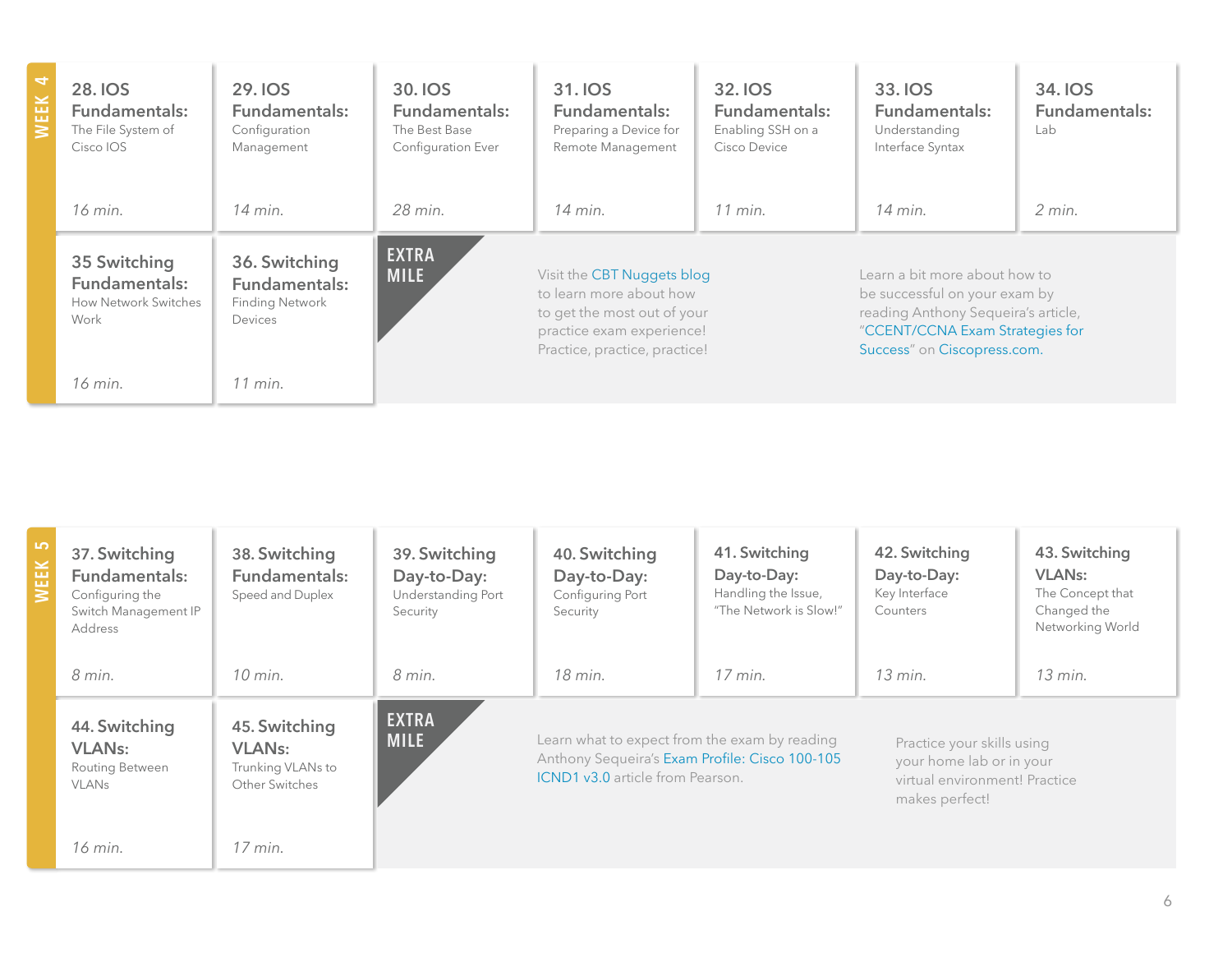| Ó<br>ш<br>m | 46. Switching<br><b>VLANs:</b><br>The Weird and Scary<br>World of VTP | 47. Switching<br><b>VLANs:</b><br>Configuring and<br><b>Testing VLANs</b> | 48. Switching<br><b>VLANs:</b><br>Configuring Trunking<br>and VTP | 49. Switch<br>Troubleshooting:<br>Where to Look                       | 50. Routing<br>Fundamentals:<br>How Routing Works | 51. Routing<br>Fundamentals:<br><b>Using Static Routes</b>                                                                                                                                                                                                                                | 52. Routing<br>Fundamentals:<br>Routing Between<br><b>VLANs</b> |
|-------------|-----------------------------------------------------------------------|---------------------------------------------------------------------------|-------------------------------------------------------------------|-----------------------------------------------------------------------|---------------------------------------------------|-------------------------------------------------------------------------------------------------------------------------------------------------------------------------------------------------------------------------------------------------------------------------------------------|-----------------------------------------------------------------|
|             | 16 min.                                                               | $19$ min.                                                                 | 22 min.                                                           | 25 min.                                                               | 18 min.                                           | 31 min.                                                                                                                                                                                                                                                                                   | $15$ min.                                                       |
|             | 53. Routing<br>Fundamentals:<br>L3 Switching                          | 54. Routing<br>Fundamentals:<br>DHCP in a Routed<br>World                 | <b>EXTRA</b><br><b>MILE</b>                                       | Schedule your<br>certification exam with an<br>approved testing site. |                                                   | Retake the Practice Exams! Use the results to drive your<br>review and practice ahead of your certification exam*.<br>Transcender Cisco Cert-100-105<br>*As a good rule of thumb, you should be scoring about 90% on your practice<br>exam if you expect to pass your certification exam. |                                                                 |
|             | $11$ min.                                                             | $13$ min.                                                                 |                                                                   |                                                                       |                                                   |                                                                                                                                                                                                                                                                                           |                                                                 |

| 뿐 | 55. Routing<br>Fundamentals:<br>Configuring DHCP                       | 56. Routing<br>Protocols:<br>What are Routing<br>Protocols?                | 57. Routing<br>Protocols:<br>Pick Your Flavor! | 58. Routing<br>Fundamentals:<br>Understanding RIPv2                                                                                                                             | 59. Routing<br>Protocols:<br>Configuring RIPv2 | 60. IPV4<br>Subnetting:<br>Why Are We Doing<br>This?                                                       | 61. IPV4<br>Subnetting:<br><b>Binary Conversion</b> |
|---|------------------------------------------------------------------------|----------------------------------------------------------------------------|------------------------------------------------|---------------------------------------------------------------------------------------------------------------------------------------------------------------------------------|------------------------------------------------|------------------------------------------------------------------------------------------------------------|-----------------------------------------------------|
|   | $19$ min.                                                              | $13$ min.                                                                  | $15$ min.                                      | $12$ min.                                                                                                                                                                       | 18 min.                                        | $12$ min.                                                                                                  | 14 min.                                             |
|   | 62. IPV4<br>Subnetting:<br>Subnetting Based on<br>Network Requirements | 63. IPV4<br>Subnetting:<br>Subnetting Based on<br><b>Host Requirements</b> | <b>EXTRA</b><br><b>MILE</b>                    | <b>OPTIONAL SUPPLEMENTAL LEARNING:</b><br>IPv4 Subnetting: The Ultimate Guide with<br>trainer Keith Barker. Consider watching this<br>16-video course to learn more about IPv4. |                                                | Practice your subnetting skills with<br>some subnetting practice questions<br>from subnettingpractice.com! |                                                     |
|   | 32 min.                                                                | $21$ min.                                                                  |                                                |                                                                                                                                                                                 |                                                |                                                                                                            |                                                     |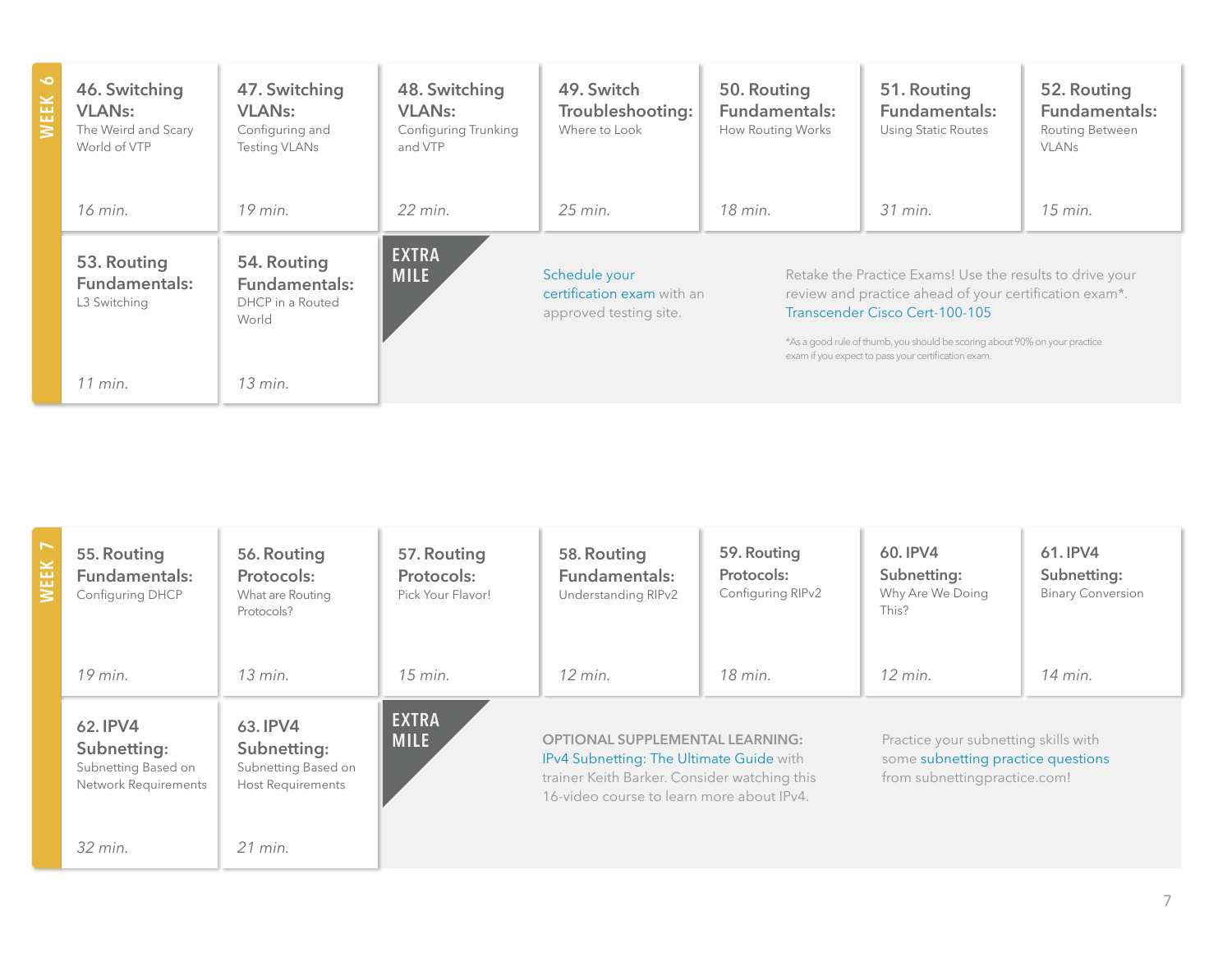| 64. IPV4<br>Subnetting:<br>Reverse Engineering<br>a Subnet Problem | 65. IPV4<br>Subnetting:<br>Variable Length Subnet<br>Mask (VLSM) | 66. Access Lists:<br>Understanding<br><b>Standard Access</b><br>Control Lists | 67. Access Lists:<br>Configuring Standard<br>Control Lists                                                                                                                                                 | 68. Network<br><b>Address</b><br><b>Translation:</b><br><b>Technology Overview</b> | 69. Network<br><b>Address</b><br>Translation:<br>Configuring NAT<br>Overload                                                                                                                                                                                                                                        | 70. Network<br><b>Address</b><br>Translation:<br>Configuring Static NAT |
|--------------------------------------------------------------------|------------------------------------------------------------------|-------------------------------------------------------------------------------|------------------------------------------------------------------------------------------------------------------------------------------------------------------------------------------------------------|------------------------------------------------------------------------------------|---------------------------------------------------------------------------------------------------------------------------------------------------------------------------------------------------------------------------------------------------------------------------------------------------------------------|-------------------------------------------------------------------------|
| $10$ min.                                                          | $11$ min.                                                        | 18 min.                                                                       | 26 min.                                                                                                                                                                                                    | $12$ min.                                                                          | 26 min.                                                                                                                                                                                                                                                                                                             | $11$ min.                                                               |
| 71. IPV6:<br>Welcome to the New<br>Addressing World                | 72. IPV6:<br>New Communication<br>and Address Types              | <b>EXTRA</b><br><b>MILE</b>                                                   | <b>OPTIONAL SUPPLEMENTAL LEARNING:</b><br>IPv6 - Concepts, implementation and<br>verification of IPv6 with trainer Keith<br>Barker. Consider watching this course to<br>deepen your understanding of IPv6. |                                                                                    | Retake the Practice Exams! Use the results to drive your<br>review and practice ahead of your certification exam*.<br>Transcender Cisco Cert-100-105<br>*You should be scoring around 90% or better on your practice exam(s) if you<br>expect to be successful in passing your exam and earning your certification. |                                                                         |
| 8 min.                                                             | 22 min.                                                          |                                                                               |                                                                                                                                                                                                            |                                                                                    |                                                                                                                                                                                                                                                                                                                     |                                                                         |

| 73. IPv6:<br><b>Client Addressing</b> | 74. IPv6:<br>Interface Configuration<br>and Static Routing | 75. Device<br>Management:<br>Logging via Syslog | 76. Device<br>Management:<br>Backing Up and<br>Restoring the IOS and<br>Configuration on a<br>Cisco Device | 77. Device<br>Management:<br>The Network Time<br>Protocol (NTP) | 78. Device<br>Management:<br>Password Recovery | <b>CRAM</b><br><b>SESSIONS!</b><br>Review training<br>Nuggets where<br>you might need to<br>brush up |
|---------------------------------------|------------------------------------------------------------|-------------------------------------------------|------------------------------------------------------------------------------------------------------------|-----------------------------------------------------------------|------------------------------------------------|------------------------------------------------------------------------------------------------------|
| 16 min.                               | 24 min.                                                    | 16 min.                                         | 16 min.                                                                                                    | $12$ min.                                                       | 14 min.                                        | $3-5$ hrs.                                                                                           |

**EXTRA MILE**

#### **OPTIONAL SUPPLEMENTAL LEARNING:**

Exam Walkthrough: [Cisco ICND1/CCENT 100-101](https://www.cbtnuggets.com/it-training/cisco-ccna-icnd1-100-101-exam-walkthrough) with trainers Keith Barker and Anthony Sequeira. Consider watching this 13-video course be fully prepared for the exam experience. Please note that this course addresses ICND1 v2.0, but still retains value and some truly excellent tips for exam success!

Explore the testing conditions and understand what to expect from the experience!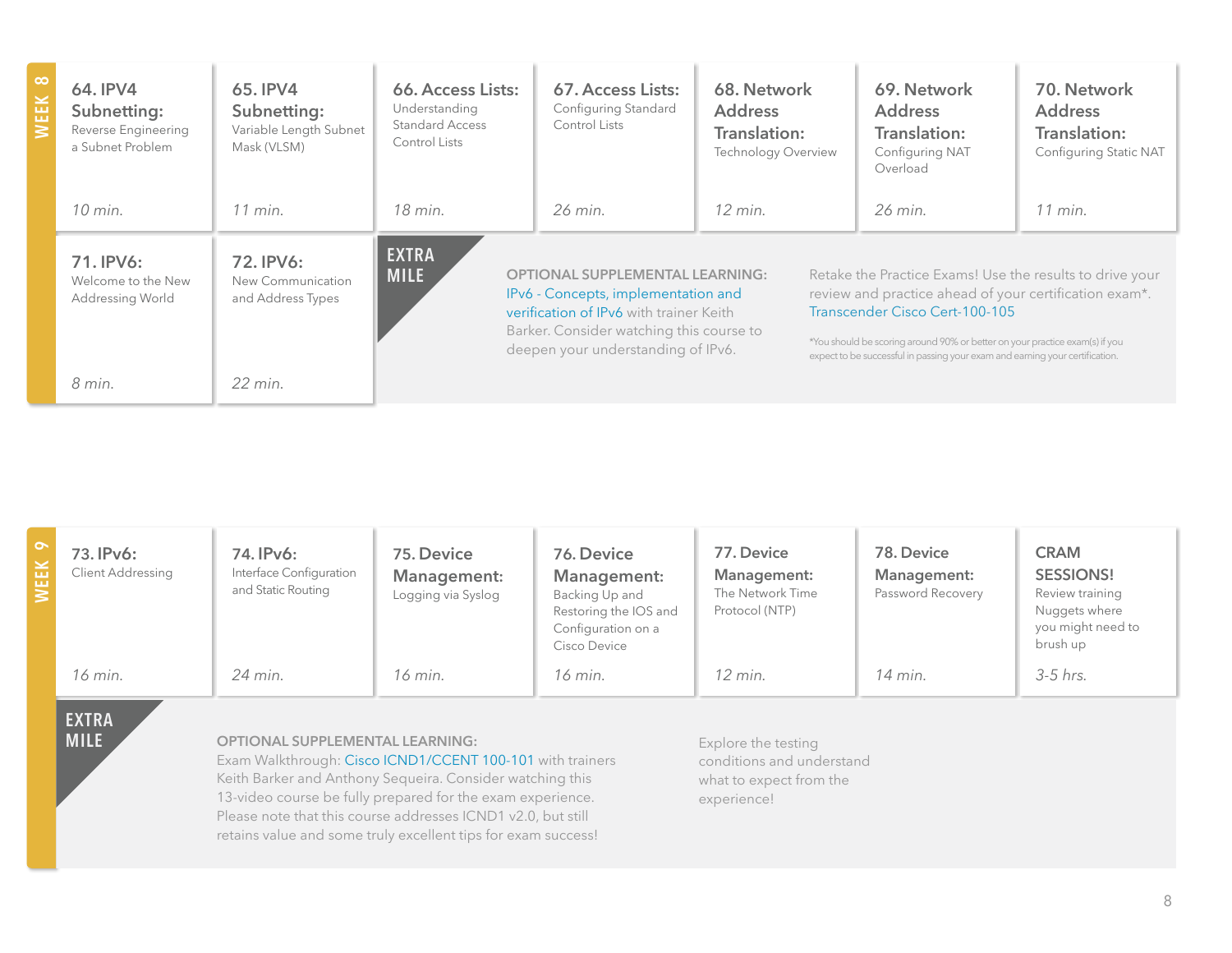## **THE BIG DAY!**

**Take the certification exam.** Get a good night's sleep ahead of your exam!



**Brag about it! Tweet us or let us know how your exam went and what you're doing to celebrate your success!**

#### **The Next Step**

Congratulations! Once you've earned your CCENT, you're ready for the next step. The CCENT certification is a building block that enables learners to earn a variety of certifications from Cisco. After earning the CCENT, most learners take the next step by earning the CCNA - Routing and Switching certification or choose another CCNA specialization.

Among CBT Nuggets learners who have earned the CCENT, the most highly soughtafter CCNA certifications are (in order of popularity):

> [1. CCNA Routing and Switching](http://www.cisco.com/c/en/us/training-events/training-certifications/certifications/associate/ccna-routing-switching.html) (made up of just one additional exam: [ICND2 200-105\)](https://www.cbtnuggets.com/it-training/icnd2-200-105)

- [2. CCNA Security](http://www.cisco.com/c/en/us/training-events/training-certifications/certifications/associate/ccna-security.html) (made up of just one additional exam: [210-260 IINS\)](https://www.cbtnuggets.com/it-training/cisco-ccna-security-210-260)
- [3. CCNA Wireless](http://www.cisco.com/c/en/us/training-events/training-certifications/certifications/associate/ccna-wireless.html) (made up of just one additional exam: [200-355 WIFUND\)](https://www.cbtnuggets.com/it-training/cisco-ccna-wireless-200-355-wifund)

The CCENT puts you on the path to a career in networking, but also opens up other pathways as well, including virtualization, cloud computing, system administration, and more. Consider these pathways as you move beyond your CCENT.